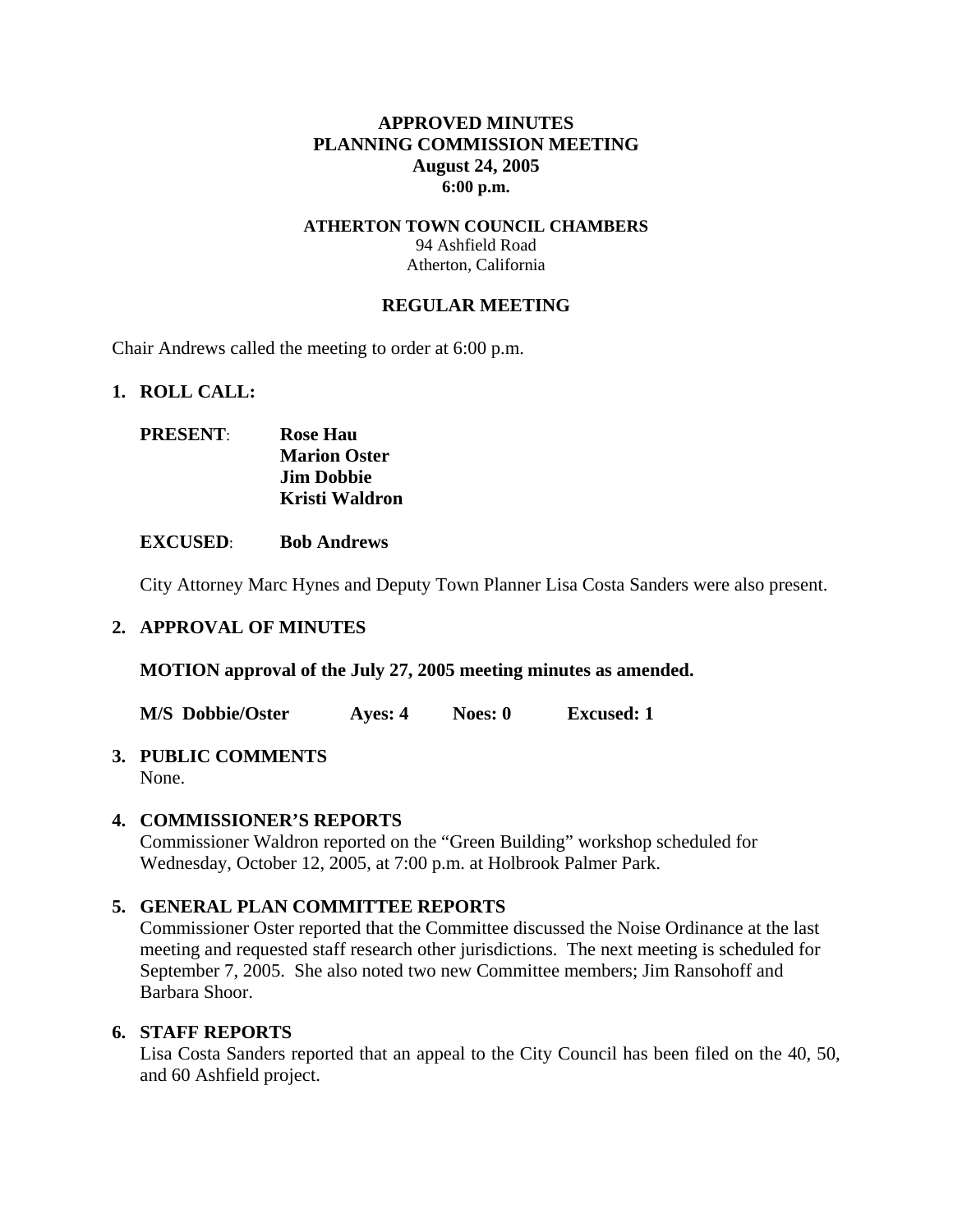# **PUBLIC HEARINGS**

7. **Heritage Tree Removal Permit and Negative Declaration – 139 & 141 Tuscaloosa** – Heritage tree removal request and Negative Declaration to allow the removal of forty heritage trees. Atherton Municipal Code section 8.10.

Lisa Costa Sanders presented the staff report and noted the reasons outlined in the staff report to support the request.

Linda Garrett, Landscap Architect, reviewed the proposed landscape and improvement plan.

**MOTION to find that the Initial Study and Draft Mitigated Negative Declaration prepared for this project are adequate and in conformance with the California Environmental Quality Act and adopt the Draft Mitigated Negative Declaration for the 139 and 141 Tuscaloosa Avenue Tree Removal project.** 

**M/S Oster/Waldron Ayes: 4 Noes: 0 Excused: 1** 

**MOTION to find that the removal of forty heritage trees at 139 and 141 Tuscaloosa Avenue would not be contrary to the purpose and intent of the General Plan, for the reasons outlined in the Staff Report and approve the removal with the conditions stated in the Heritage Tree Removal Permit with the following additional condition;** 

**M/S Oster/Dobbie Ayes: 4 Noes: 0 Excused: 1** 

# **Additional Condition:**

- 1. Trees in the public right-of-way shall be protected with fencing during construction.
- **8. Heritage Tree Removal Permit 150 Isabella Avenue** Heritage Tree removal request to allow the removal of three heritage trees. Atherton Municipal code section 8.10.

Lisa Costa Sanders presented the staff report and noted the reasons outlined in the staff report to support the removal of the Oak tree in the driveway and the Redwood tree. She noted staff's concerns with the removal of the Oak tree in the front yard.

William Edwards, property owner, noted the history of improvements to the property and noted their desire to remove the three trees to allow more light into their yard.

**MOTION to approve the Heritage Tree removal permit to allow the removal of two heritage trees at 150 Isabella Avenue based on the following finding and subject to the conditions contained in the Conditional Use Permit certificate:** 

**M/S Dobbie/Oster Ayes: 4 Noes: 0 Excused: 1** 

# **Finding:**

1. The removal of the trees would not be contrary to the purpose and intent of the Atherton General Plan.